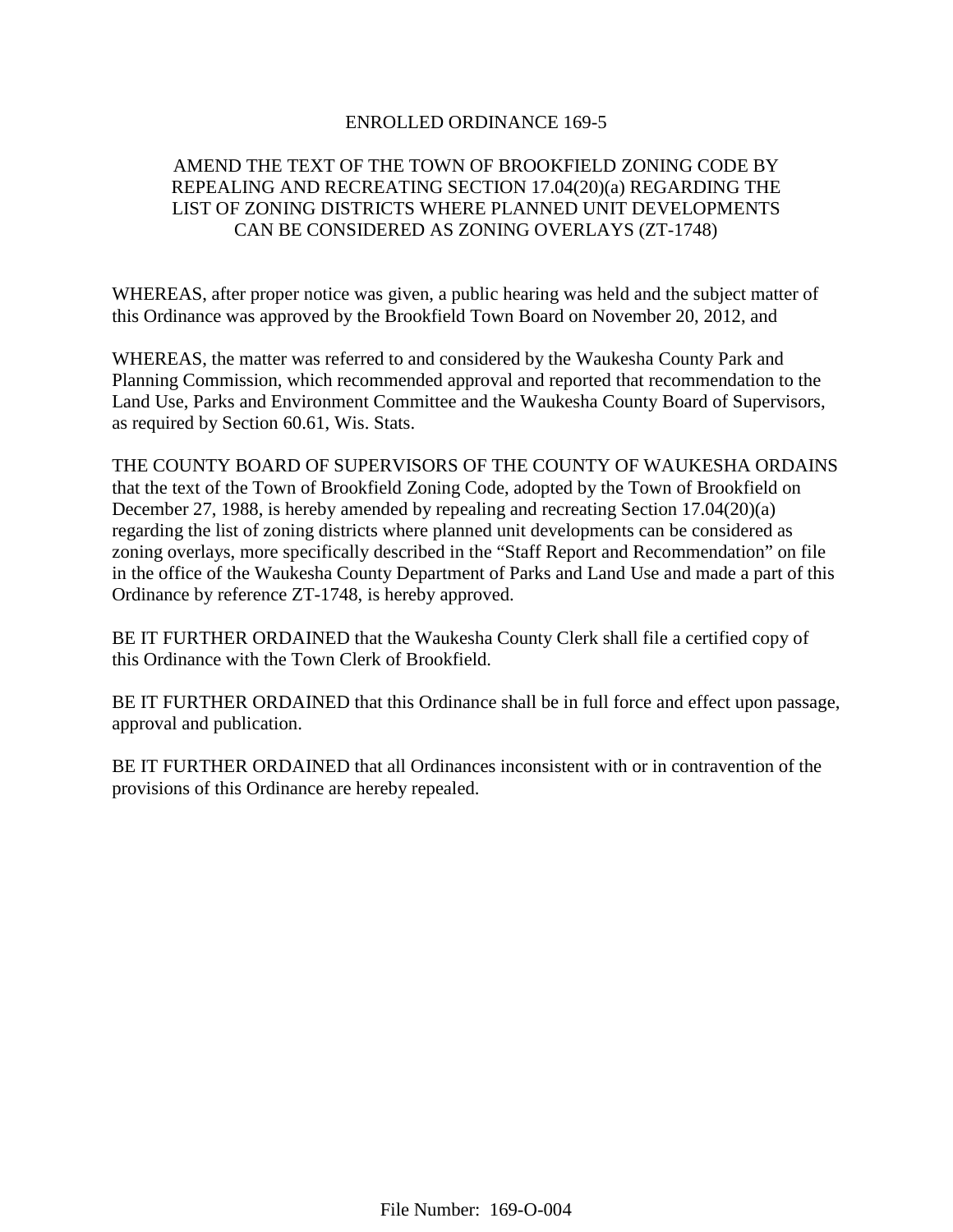AMEND THE TEXT OF THE TOWN OF BROOKFIELD ZONING CODE BY REPEALING AND RECREATING SECTION 17.04(20)(a) REGARDING THE LIST OF ZONING DISTRICTS WHERE PLANNED UNIT DEVELOPMENTS CAN BE CONSIDERED AS ZONING OVERLAYS (ZT-1748)

Presented by: Land Use, Parks, and Environment Committee

caller Jk

Walter L. Kolb, Chair m Batzko Jennifer Grant eith Hammitt Eric Highum Pauline T. Jaske anax D Thomas J. Schellinger

The foregoing legislation adopted by the County Board of Supervisors of Waukesha County, Wisconsin, was presented to the County Executive on:

 $2014$ Date: Kathleen Novack, County Clerk

The foregoing legislation adopted by the County Board of Supervisors of Waukesha County, Wisconsin, is hereby:

| Approved:        |                  |
|------------------|------------------|
| Vetoed:<br>Date: | Kamep! / nchar   |
|                  | $\sim$<br>$\sim$ |

Daniel P. Vrakas, County Executive

169-O-004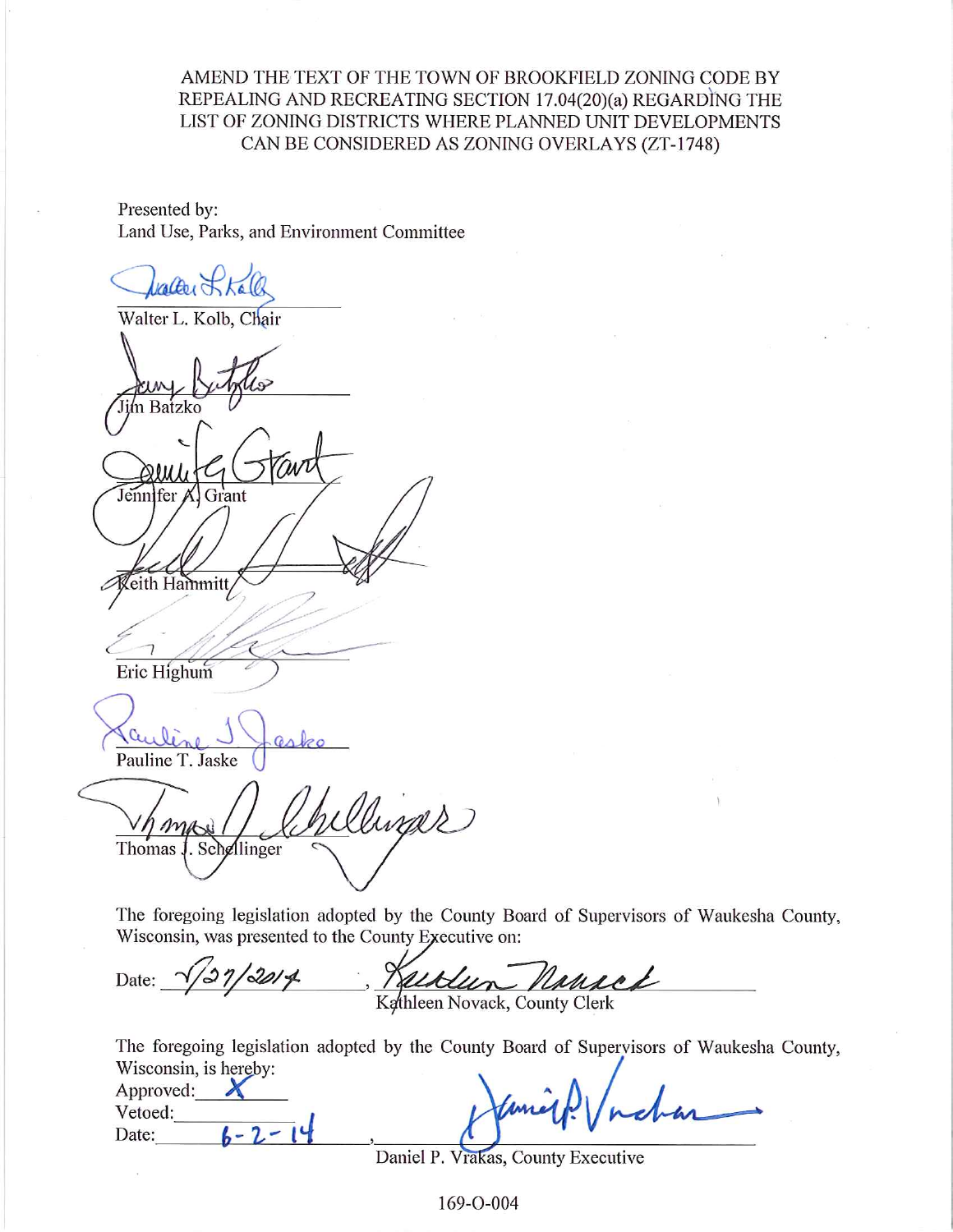#### **COMMISSION ACTION**

The Waukesha County Park and Planning Commission after giving consideration to the subject matter of the Ordinance to amend the Town of Brookfield Zoning Code hereby recommends approval of (ZT-1748 Town of Brookfield Board) in accordance with the attached "Staff Report and Recommendation".

#### PARK AND PLANNING COMMISSION

April 17, 2014

and the company of the company

Robert Peregrine, Chairperson

mes Siepmann, Vice Chairperson ...

Patricia Haukohl

Walter Kolb

 $\alpha$ 

Gary Goodchild

utbur

William Mitchell

 $\Im \mathcal{I}_{\mathcal{A}}$ Fritz Ruf

Referred on: 05/08/14

File Number: 169-O-004

Referred to: LU 2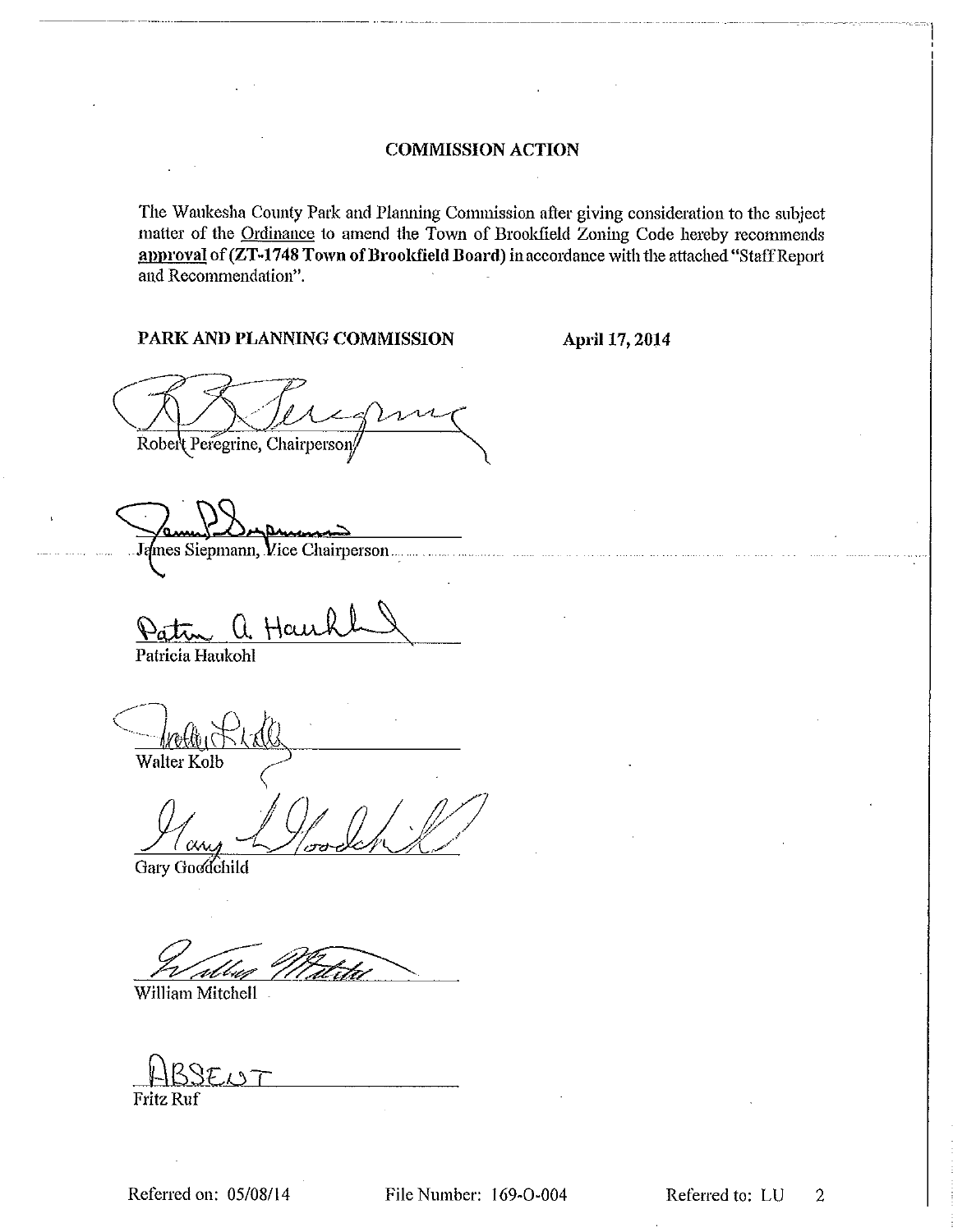# WAUKESHA COUNTY DEPARTMENT OF PARKS AND LAND USE **STAFF REPORT AND RECOMMENDATION TEXT AMENDMENT**

#### **FILE NO.:**

 $ZT-1748$ 

DATE:

April 17, 2014

PETITIONER:

Town of Brookfield Board Town of Brookfield Hall 645 North Janacek Road Brookfield, WI 53045-6052

#### **NATURE OF REOUEST:**

Repeal and re-create Section 17.04(20)(a) of the Town of Brookfield Zoning Code to amend the list of zoning districts where Planned Unit Developments (PUDs) can be considered as zoning overlays. Specifically, the proposal would add the MU-1 Mixed Use District to the list of zoning districts where PUDs can be sought.

#### PUBLIC HEARING DATE:

September 26, 2012.

#### **PUBLIC REACTION:**

There were no public comments.

#### TOWN PLAN COMMISSION:

The Town Plan Commission recommended approval of the proposed request on September 26, 2012.

## TOWN BOARD ACTION:

The Town of Brookfield Board approved the proposed request on November 20, 2012.

### **OTHER CONSIDERATIONS:**

The Town of Brookfield Zoning Code was amended in 2011 to create a Mixed Use zoning district. In 2012, the Town amended the zoning of 22 properties within the Bluemound Road corridor to the Mixed Use District. The Town is now proposing that the Planned Unit Development (PUD) section of the ordinance be amended to allow for PUD overlays within the Mixed Use zoning district. The Town is proposing to incorporate this new district option by listing only those districts where PUDs are not available rather than relying on a lengthy list of districts where PUDs are permitted. The subject text amendment ordinance was approved by the Town in late 2012 and forwarded to Waukesha County in 2013. At the request of the Town, the rezone file was placed on hold along with another unrelated rezoning ordinance, because the Town was, at the time, engaging in a study of multi-family residential housing conditions and related regulatory options. The Town has since completed such a housing study and has now indicated that they would like this ordinance to advance further for County consideration.

The Mixed-Use District (MU) was created to "provide for coordinated development of a variety of uses such as office, commercial, institutional and residential and their necessary support functions in the vicinity of key highway intersections and transit corridors." The stated intent of the district is to facilitate lively, people oriented environments that offer a variety of activities during various times of the day that maximizes the use of available infrastructure such as parking. While a good amount of flexibility is provided within the base Mixed

File Number: 169-O-004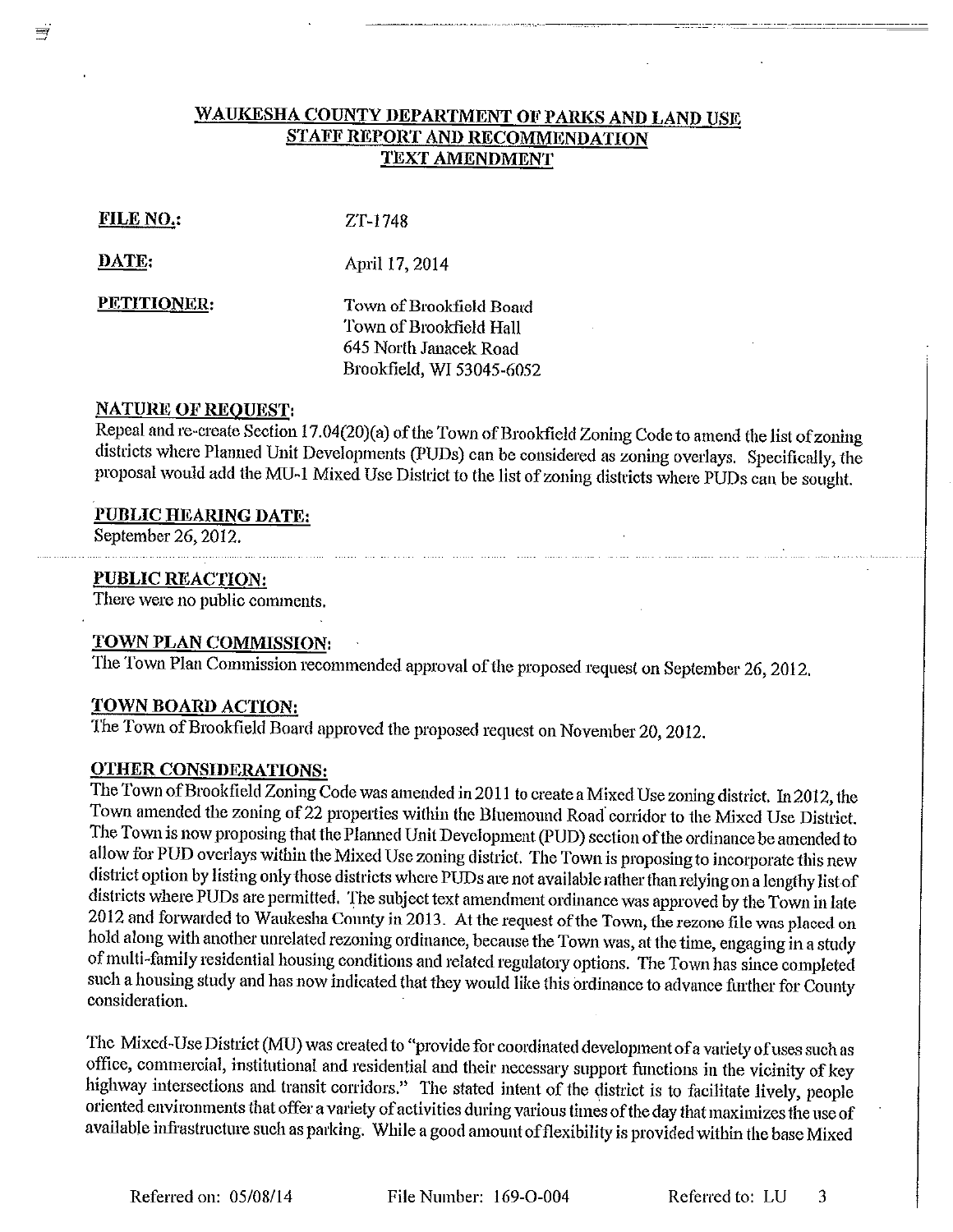## ZT-1748 Town of Brookfield Text Amendment

Page 2

Use District provisions, the Town has received a request for additional flexibility for a large project that is planned for the Bluemound Road corridor and which is being considered as a separate agenda item on the April 17, 2014 Park and Planning Commission agenda. If this text amendment is ultimately approved, the proposed ordinance change would make the PUD option available for any project within the Mixed Use District. The Town would retain broad discretion in considering any such PUD application and required adherence to the specified PUD standards would ensure that high quality projects result.

The Mixed Use zoning district allows most commercial and office uses as permitted uses and also allows residential structures up to a density of 7.3 dwelling units per acre as a permitted use. The ordinance specifies that higher density residential structures (up to 14 dwelling units per acre) are permissible via a Conditional Use process. The PUD mechanism could provide for further increased densities or other design considerations.

The Town's PUD process allows for flexing of various dimensional requirements to allow for unique project design. The existing PUD provisions state that the district is intended to permit developments that will be enhanced by coordinated area site planning, diversified location of structures, etc. and that flexibility of overall design requirements is intended to benefit both the developer and the community.

### **STAFF RECOMMENDATION:**

It is the opinion of the Planning and Zoning Division Staff that this request be approved. Staff believes that the Mixed Use District is a logical addition to the list of zoning districts where a Planned Unit Development can be sought. The Town Zoning Code already permits PUDs to be sought in all other commercial and multi-family residential zoning districts, so the addition of this overlay option where a mix of those uses is expected should ensure that unique development projects can be considered on a case by case basis. The Planning and Zoning Division Staff feels that PUDs can facilitate the creation of more interesting, active developments and neighborhoods, which is similar to the intent of the Mixed Use District. The Town and County Development Plans recommend mixed use development and the PUD process is an additional tool in facilitating projects where people can live, work, shop and socialize.

Respectfully submitted,

Jason Fruth

**Jason Fruth** Planning & Zoning Manager

Attachment: Town Ordinance

N:\PRKANDLU\Plamting and Zoning\Rezones\Staff Reports\1748 Text Amendment bkt.doc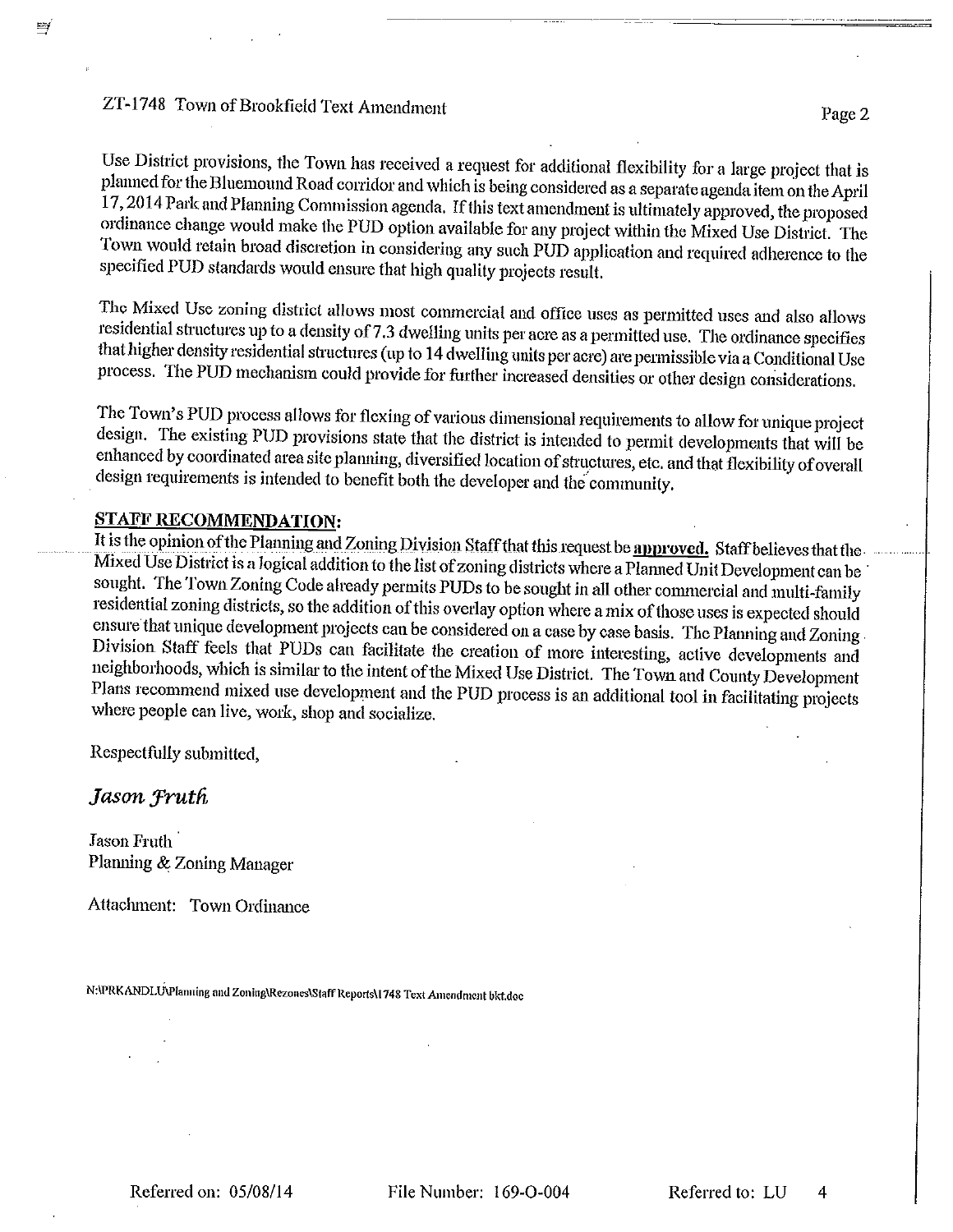### AN ORDINANCE REPLEALING AND RECREATING SECTION 17.04(20)(a) OF THE ZONING ORDINANCE OF THE TOWN OF BROOKFIELD, WAUKESHA COUNTY, WISCONSIN

#### THE TOWN BOARD OF THE TOWN OF BROOKFIELD, WAUKESHA COUNTY, WISCONSIN, DOES ORDAIN AS FOLLOWS:

**SECTION 1.** Section 17.04(20)(a) of the Town of Brookfield Zoning Code is repealed and

recreated to read:

17.04(20) PUD PLANNED UNIT DEVELOPMENT OVERLAY DISTRICT.

 $(a)$ Application of District.

This District may be used for development in ALL districts EXCEPT:

- A-1 Agricultural District Rs-I Single-family Residential District Rs-2 Single-family Residential District **Conservancy District**  $C-1$
- M-3 Quarrying District

SECTION 2. All ordinances or parts of ordinances conflicting with or contravening the

provisions of this ordinance are hereby repealed.

**SECTION 3.** This ordinance shall take effect upon the passage and posting as provided by law.

PASSED AND ADOPTED by the Town Board of the Town of Brookfield, Waukesha County,

| Wisconsin, this $\frac{1}{3}$ day of November                                                                                      | , 2012.                                                                     |
|------------------------------------------------------------------------------------------------------------------------------------|-----------------------------------------------------------------------------|
| TOWN BOARD, TOWN OF BROOKFIELD<br>WAUKESHA COUNTY, WISCONSIN<br>By:<br>H'HENDERSON, Chairman<br>KFI<br>By:<br>DAN SHEA, Supervisor | By:<br>PATRICK STROPBEL, Supervisor<br>By:<br>JOHN R. SOFATZMAN, Supervisor |
| By:<br>MICHAEL MAXWELL, Supervisor<br>ATTEST:<br>9ary<br>ビルっ<br>JANE D. CARLSON, Clerk                                             |                                                                             |